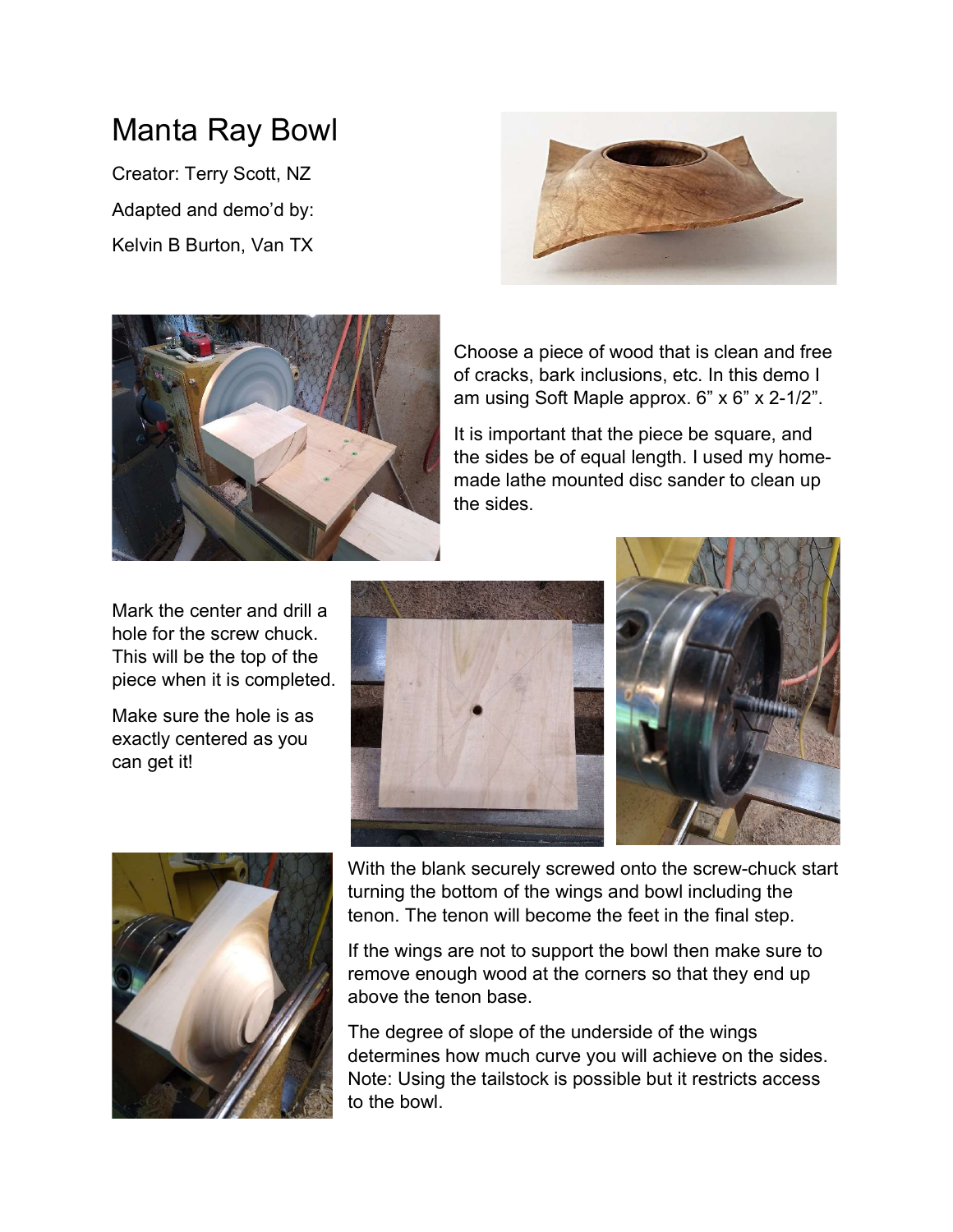

Using a Sharpie mark out the position of both bottom & top wings on one side of the blank. Make sure that they merge together at the center and that the top corners are slightly below the top (left in pic.) of the blank.

These are guidelines only and will be visible when the piece is spinning.

The next step is to remove the wood from the "V". If you're brave you will use the long point of your skew as Terry does. Alternatively, you can follow my example and use a detail spindle gouge. I use the ½" Mike Hosaluk tool by Doug Thompson.





Next we need to reverse the piece by unscrewing it from the screw-chuck and mounting it using the tenon on the bottom of the piece.

To make sure that you achieve perfect alignment you can mount a 2nd chuck on the live center using an ¾" to 1-1/4" adapter and clamp it to the tenon before removing the screw-chuck.

With the piece reversed you can start turning the top wings and bowl. The tailstock can be in place while you form the top wings but will need to be removed to form the bowl and of course when you hollow the bowl.

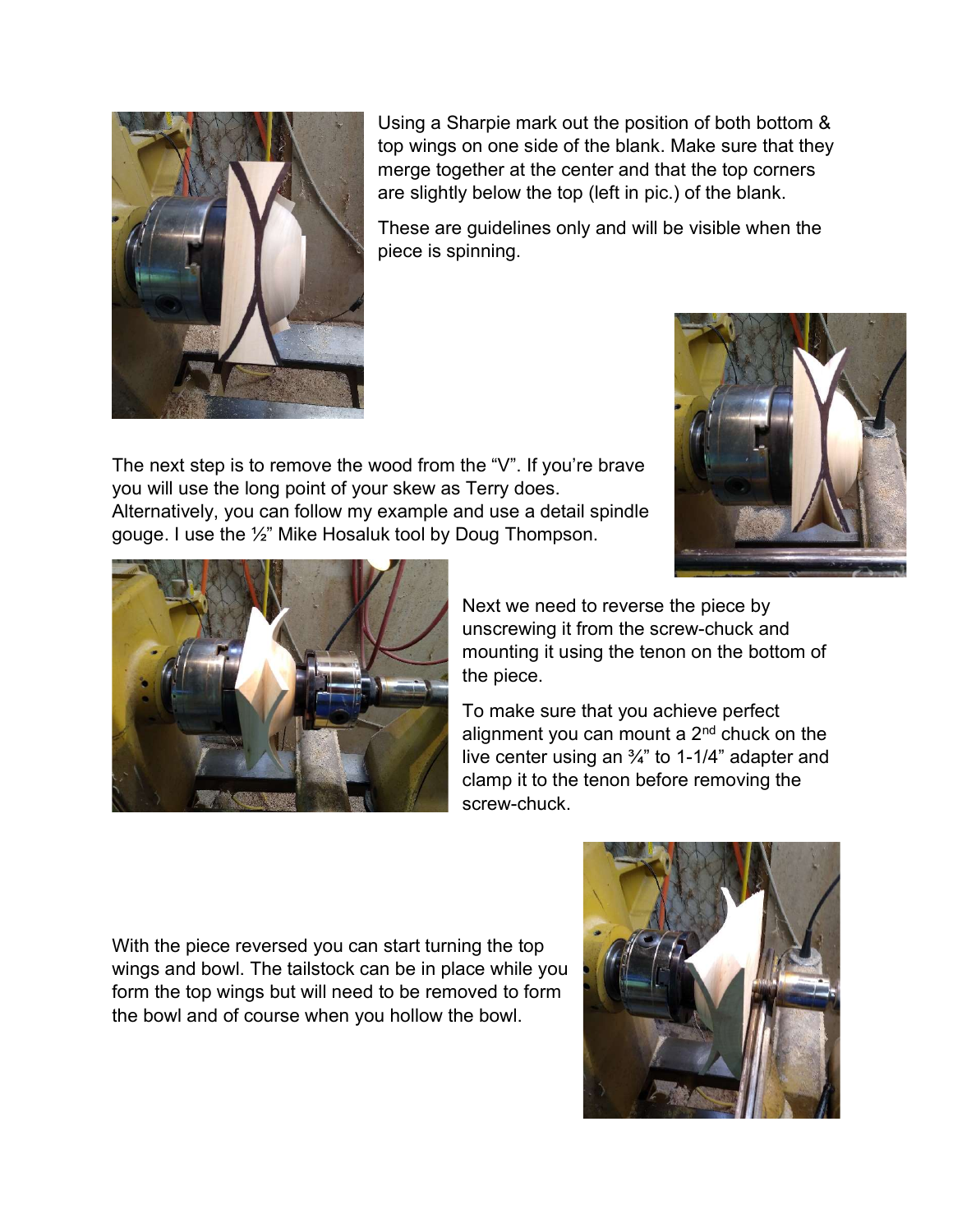

The wings and bowl top are formed, let the hollowing begin!





After an initial "V" cut with my  $\frac{1}{2}$ " Thompson bowl gouge with a 40/40 grind I did the rest of the hollowing with Mike Hunter's straight and swan neck "Baxter" carbide tools.

Final cleanup of some torn end grain was done with a teardrop scraper.



A bead around the opening of the bowl gives it a nice touch!

I used a ¼" D-Way beading tool for this step.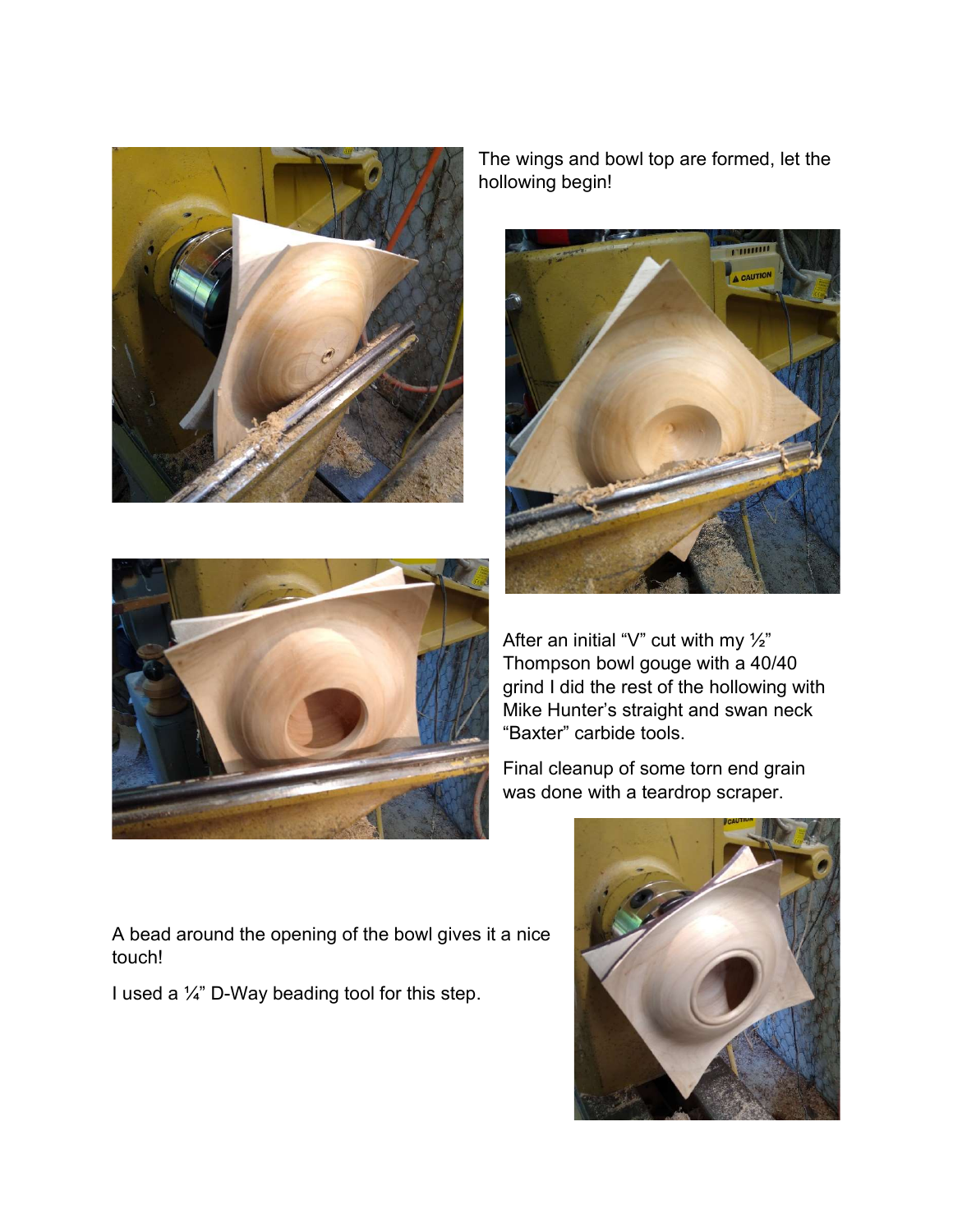

Removing the surplus wings! There's a number of ways to do this but I find a coping saw works great! I used the Indexing feature on my lathe for the first time ever to stop the piece from rotating while I sawed off the wings I didn't want.

I typically like the 3 up, 1 down configuration but it's up to you!

Just don't cut too close to the finished surface, it's easier to remove a little surplus than to put it back!



PS: I'm not left-handed, just can't take photos with my left hand!

Four wings removed, four left!  $\rightarrow$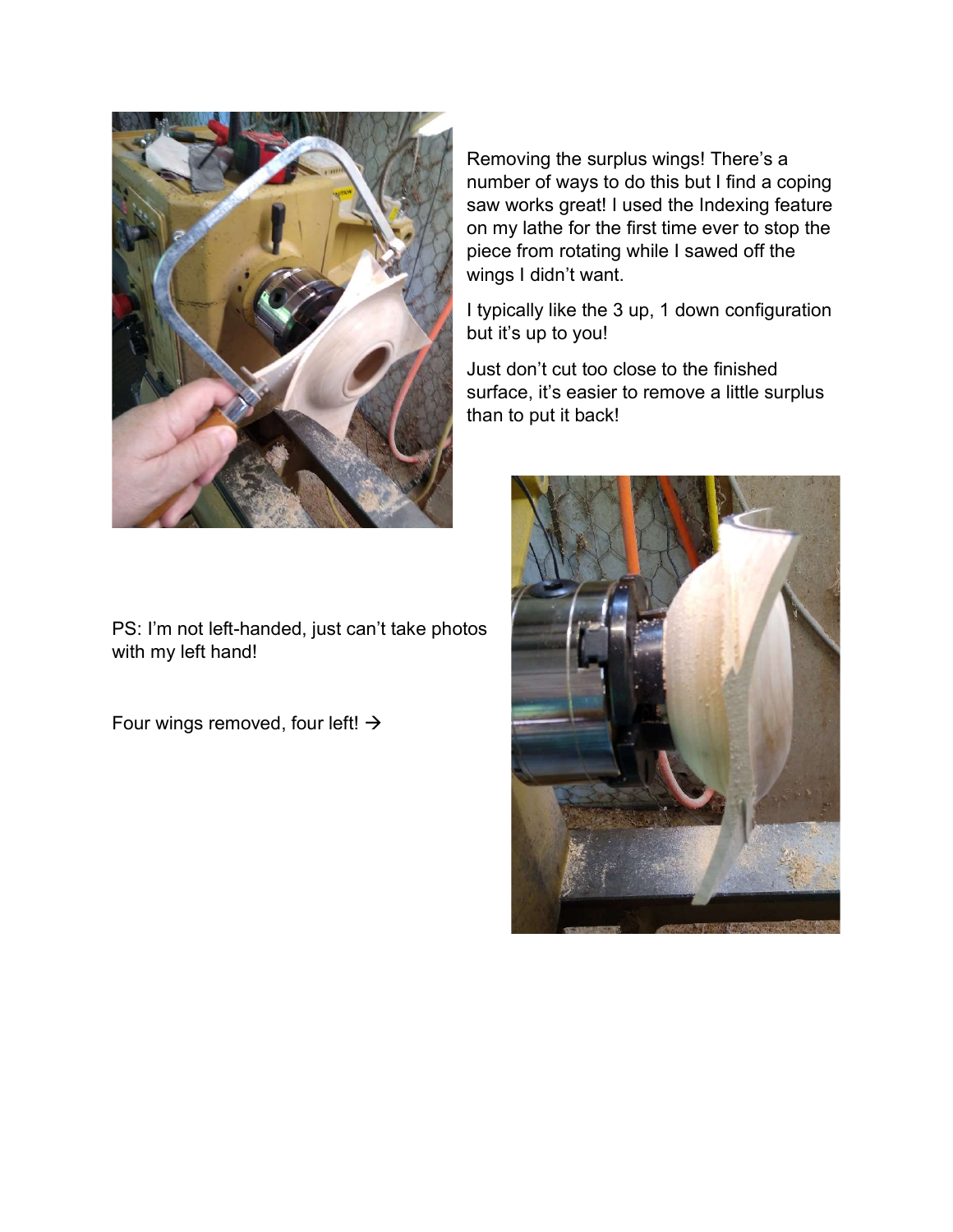

Using a carving vise makes it easier to get to the underside but reversing the piece on the lathe works too.

Using a rotary tool with a Saburrtooth cylindrical cutter you can quickly remove the excess leftover wing material. Finish the process with sandpaper.





Almost there! Remount the piece in the lathe on an expanding chuck to clean up the tenon for carving into 3 feet.

Mark 3 equidistant positions for the feet with dividers set to the radius of the tenon. Mark every 2<sup>nd</sup> touchpoint around the edge of the tenon.

Remove a portion of the tenon with the Saburrtooth burr to make sure the center of the base is aligned with the bowl